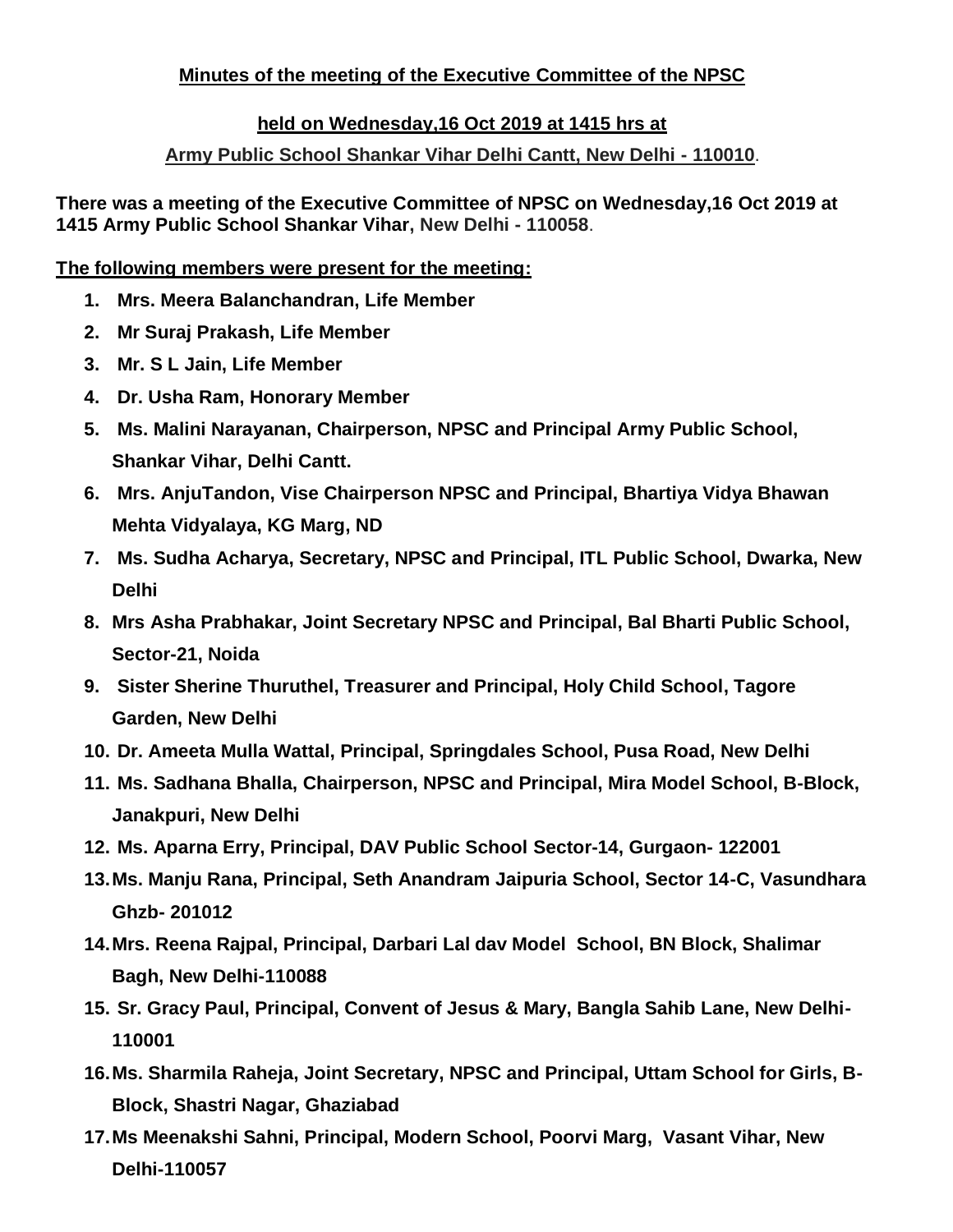- **18. Mrs Meenakshi Gupta, Principal, SD Public School, Patel Nagar, Delhi- 110008**
- **19. Bro. Thampy Alex, Principal, Mont Fort School, Ph-I, Ashok Vihar, New Delhi-110052**

### **Special Invitees**

- **1. Mrs Lata Vaidyanathan, Special Invitee**
- **2. Mrs Seema Jerath, Special Invitee and Principal, DLF Public School, Ghaziabad**
- **3. Mrs Anita Wadhera, Special Invitee and Principal, Darbari Lal D.A.V Model School, Pitampura, New Delhi**
- **4. Dr Rajesh Hassija, Special Invitee and Principal, Indraprastha International School, Dwarka, New Delhi**
- **5. Dr Indu Khetrapal, Special Invitee and Principal, Salwan Public School, Rajinder Nagar, New Delhi**
- **6. Dr. D. K Pandey, Special Invitee and Principal, NC Jindal Public School**

# **LEAVE OF ABSENCE:**

- **1. Dr Aditi Mishra, Joint Secretary NPSC and Principal, Delhi Public School, Site No. I, Sector-45, Urban Estate Gurugram - 122001**
- **2. Mr LV Sehgal, Principal, Bal Bharti School, Ganga Ram Hospital Marg, New Delhi - 110060**
- **3. Mrs Sneh Verma, Principal, Kulachi Hansraj Model School, Ashok Vihar, Ph-III, New Delhi-110052**
- **4. Ms Minakshi Kushwaha, Principal, Birla Vidaya Niketan, Sec-4, Pushp Vihar, New Delhi-110017**

Mrs. Malini Narayanan, Chairperson welcomed all the members to the Executive meeting.

# **AGENDA – 1 : Confirmation of the minutes of the executive meeting held on 11 Sep 2019 at Mira Model School, B-Block , Janak Puri, New Delhi-110058.**

The meeting commenced with the confirmation of the minutes of the last meeting held on 11 Sep 2019 at Mira Model School, B-Block , Janak Puri, New Delhi-110058.

### **AGENDA – 2 : Introduction of the new members**

Introduction of newly constituted Executive Members by the Chairperson to the august gathering of member principals.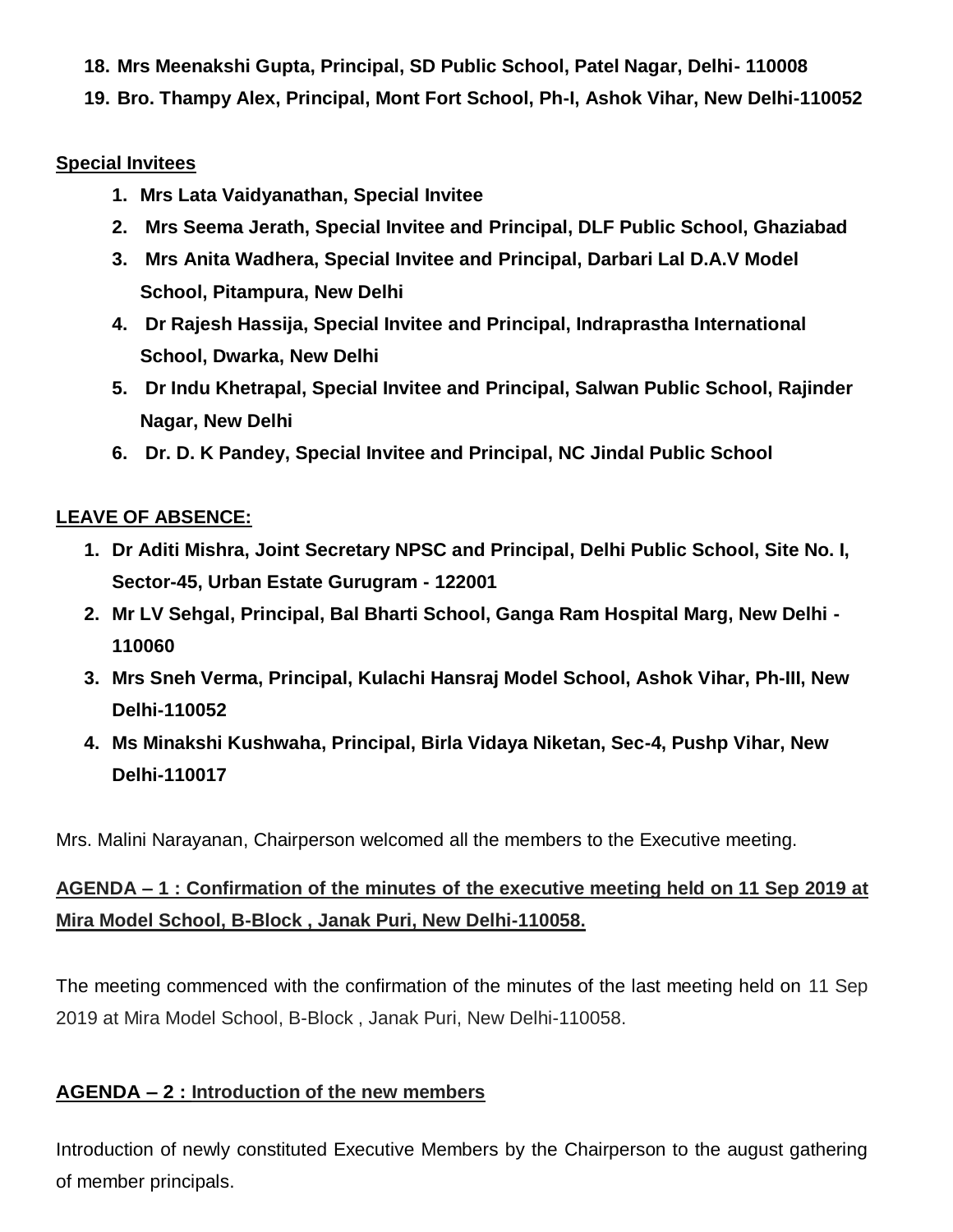### **AGENDA – 3 : Focus area of the team 2019-21**

Chairperson, Ms. Malini Narayanan spoke in details about the vision and mission of NPSC for the coming years. Three focus areas were highlighted by her to be considered by the member principals.

- i) Outreach program spread through two years under the flagship of NPSC
	- a) Waste Management: workshops and awareness campaigns to be conducted by NPSC member schools.
	- b) Skill Development Program
- ii) Financial and Legal Literacy Orientation program/workshops for Principals to be conducted by expert resource persons. Mentors will be designated to the newly inducted principals and FAQs will be prepared for all.
- iii) Experiential Learning Programmes for teachers:- Teacher exchange program embedding two teachers (Classes III-V) from members schools can visit, share exchange and learn best practices followed in scholastic and co-scholastic areas.
- iv) Ms. Meera Balachandran and Dr Lata Vaidyanathan hugely appreciated the action plans designed by the Chairperson.
- v) Dr Ameeta Wattal initiated mapping of Green School activities undertaken by NPSE schools and advised member schools to conduct Ecology Audit.
- vi) It was decided that a pool of experts can be created to orient principal on HR skills, response to crisis, media handling and dealing with parents.
- vii) Ms. Sadhna Bhalla, former Chairperson suggested that a group should be constituted to define the i) Purpose, ii) Observations and iii) Workout/ implementation modalities & various programs which have been planned.

# **AGENDA – 4 : Tabling of Inspection reports**

The Chairperson tabled the reports and informed the members about the schools who had applied for the membership and discussed the constitution of the Inspection team for these schools.

| S.NO           | Name of the School          | <b>Address</b>            | <b>Inspecting Team</b>  |
|----------------|-----------------------------|---------------------------|-------------------------|
|                | BalBharti Public School     | Ludhiana, Punjab          | Mrs. Meenakshi Kushwaha |
|                |                             |                           | Dr. D.K Pandey          |
| 2              | <b>Indian School</b>        | Muscat                    | Mr. Ashok K Pandey      |
|                |                             |                           | Dr. Ameeta Mulla Wattal |
| 3              | <b>Bharti Public School</b> | Swasthya Vihar            | Dr. Usha Ram            |
|                |                             |                           | Mrs MeeraBala Chandran  |
| $\overline{4}$ | <b>DPS Jaipur</b>           | Jaipur, Rajasthan         | Mrs. Rachna Pant        |
|                |                             |                           | Ms. Ameeta Mulla Wattal |
| 5.             | Ambience Public School      | Safdurjung Enclave, Delhi | Dr Annie Koshi and      |
|                |                             |                           | Mrs Sanghamitra Ghosh   |